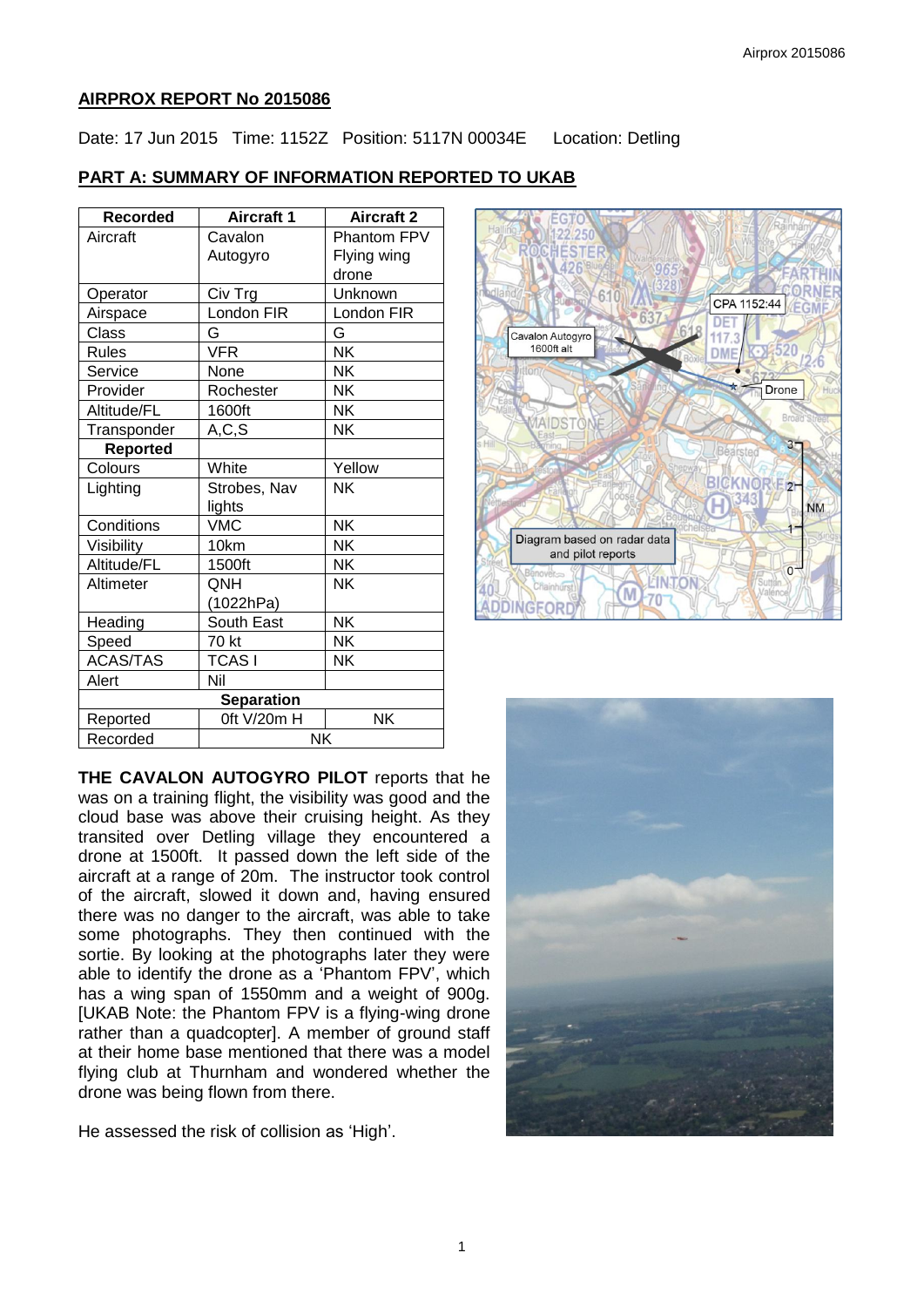**THE PHANTOM FLYING WING DRONE OPERATOR could not be traced.** RAC contacted a number of local model clubs, including Thurnham, who confirmed that the drone was not being operated from there.

### **Factual Background**

The weather at Southend was recorded as:

METAR EGMC 171150Z 26015KT 230V290 CAVOK 21/13 Q1022

### **Analysis and Investigation**

#### **UKAB Secretariat**

The Air Navigation Order 2009 (as amended), Article 138<sup>1</sup> states:

'A person must not recklessly or negligently cause or permit an aircraft to endanger any person or property.'

Article 166, paragraphs 2, 3 and 4 state:

(2) The person in charge of a small unmanned aircraft may only fly the aircraft if reasonably satisfied that the flight can safely be made.

(3) The person in charge of a small unmanned aircraft must maintain direct, unaided visual contact with the aircraft sufficient to monitor its flight path in relation to other aircraft, persons, vehicles, vessels and structures for the purpose of avoiding collisions.

(4) The person in charge of a small unmanned aircraft which has a mass of more than 7kg excluding its fuel but including any articles or equipment installed in or attached to the aircraft at the commencement of its flight must not fly the aircraft

(a) in Class A, C, D or E airspace unless the permission of the appropriate air traffic control unit has been obtained;

(b) within an aerodrome traffic zone …; or

(c) at a height of more than 400 feet above the surface unless it is flying in airspace described in sub-paragraph (a) or (b) and in accordance with the requirements for that airspace.

A CAA web site<sup>2</sup> provides information and guidance associated with the operation of Unmanned Aircraft Systems (UASs) and Unmanned Aerial Vehicles (UAVs).

The CAA has published a UAV Safety Notice<sup>3</sup> which states the responsibilities for flying unmanned aircraft. This includes:

'You are responsible for avoiding collisions with other people or objects - including aircraft. Do not fly your unmanned aircraft in any way that could endanger people or property. It is illegal to fly your unmanned aircraft over a congested area (streets, towns and cities). Also, stay well clear of airports and airfields.'

In addition, the CAA has published guidance regarding First Person View (FPV) drone operations which limit this activity to drones of less than 3.5kg take-off mass, and to not more than 1000ft<sup>4</sup>.

 $\overline{a}$ 1 Article 253 of the ANO details which Articles apply to small unmanned aircraft. Article 255 defines 'small unmanned aircraft'. The ANO is available to view at [http://www.legislation.gov.uk.](http://www.legislation.gov.uk/)

www.caa.co.uk/uas

<sup>3</sup> CAP 1202

ORSA No. 1108 Small Unmanned Aircraft – First Person View (FPV) Flying available at: [http://www.caa.co.uk/docs/33/1108.pdf.](http://www.caa.co.uk/docs/33/1108.pdf)